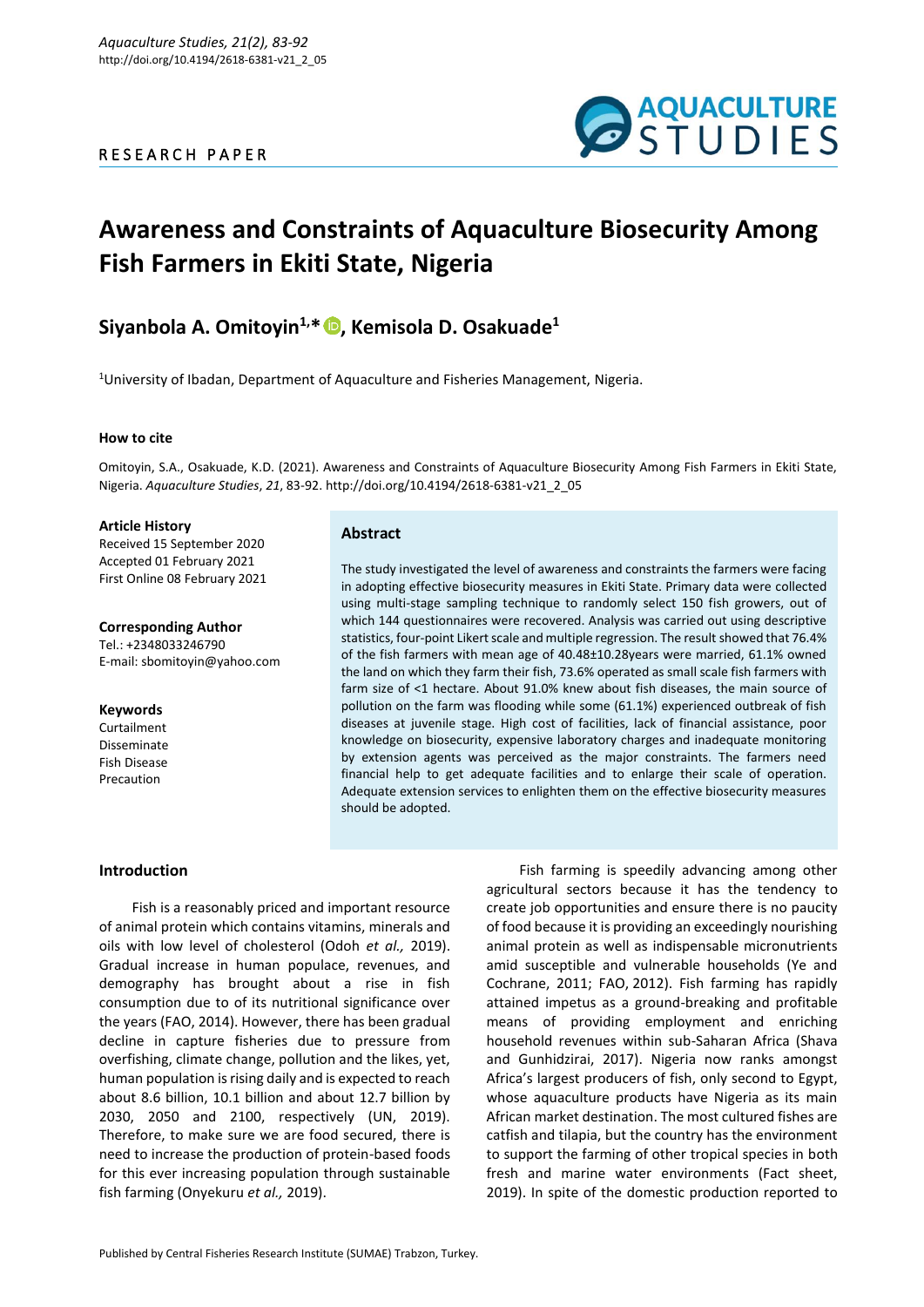be approximately 800,000 metric tonnes, Nigeria still have about 1.3 million metric tonnes of fish to meet up with 2.1 million metric tonnes of yearly fish required. Nigeria however imports about 1.9 million metric tonnes of fish per annum to be able to meet the gap in the demand-supply (Agbo, 2015).

The intensive culture of food fish which is intended to optimize fish production has led to outbreaks of various diseases, resulting in annual economic losses estimated at billions of dollars worldwide (Pridgeon and Klesius, 2012). According to Mutibvu *et al.* (2012) disease crisis, scarcity of quality water and feed as well as ineffective extension service delivery are the grave restriction on advancement of animal production fish inclusive while Adams and Yankyera (2015), reported that diseases and pests menace, insufficient veterinary offices and animal health professionals were the major three constraints affecting animal health management in northern Ghana.

According to Huicab-Pech *et al.* (2016), a higher percentage of fish diseases (90%) in a controlled aquatic environment are associated with improper husbandry practices and inadequate implementation of biosecurity measures. Diseases have become one of the major challenges to aquaculture sustainability, reducing the efficiency by which input is converted into output (Brun *et al.,* 2009). Diseases are causing reduction in the quality of the fish, loss of market access, increment in environmental infectious load and loss of jobs. Most aquaculture disease outbreaks have occurred in developing countries where over 90 percent of aquaculture takes place, reducing revenues, eliminating jobs, threatening food security, and undermining development goals. The generally small-scale and rural nature of aquaculture in developing countries means that the vast majority of diseases go undiagnosed, untreated, and undocumented, imposing an enormous burden on communities working to escape poverty (UNCTAD, 2018). Most important diseases affecting farmed fish have been unexpectedly carried to non native areas because of improper biosecurity measures (Noga, 2010). Biosecurity began as a set of precautionary measures designed to reduce the risk of transmission of infectious diseases in crops and livestock, quarantined pests, invasive alien species, and living modified organisms (Koblentz, 2010). A sound biosecurity program for a fish or shellfish aquaculture facility is intended to incorporate disease prevention, disease monitoring, cleaning and disinfection between production cycles and general security precautions (Smith, 2012). Good biosecurity also includes reducing stressful conditions that can make fish more susceptible to disease; this involves the practices, habits, procedures and policies used to prevent the introduction and spread of disease causing organisms as well as invasive species. The fundamental on-farmstead biosafety standards as documented by Assefa and Abunna (2018) should consist of the following: "isolation of a new fish stocks previous to stocking within existing

Increased fish production is needed to boost food security for the ever increasing human population, coupled with declined in catch from the wild. All hands must be on desk to ensure that the introduction or spreading of diseases and diseases causing agents are reduced to the barest minimum in the aquaculture sub sector towards adoption of biosecurity measures at all levels to improve fish production and ensure food availability. Therefore, this study was designed to examine the level of awareness and constraints of biosecurity measures sin the study the area.

The main objective of this study is to examine the level of awareness and constraints of biosecurity measures among farmers in Ekiti state, Nigeria. The specific are:

1. To examine some socio-economic characteristics of fish farmers in Ekiti State

2. To ascertain the awareness of farmers on the prevalence of fish diseases and transmission routes in the study area

3. To examined the constraints to adoption of effective biosecurity measures in the study area

## **Materials and Methods**

#### **Description of the Study Area and Data Collection**

The research work was carried out in Ekiti-State, Nigeria (Figure 1). Ekiti state is located between Longitude  $4^0$  5<sup>1</sup> and 5<sup>0</sup> 4.5<sup>1</sup> East of the Greenwich meridian and Latitudes  $7^0$  15<sup>1</sup> and  $8^0$  5<sup>1</sup> North of the Equator in Southwestern Nigeria and covers an area of 6,353km2. Its climate is of the West Africa monsoon type with dry and wet season, its annual rainfall ranged from 750 mm in the northern zone to 1200 mm in the southern zone, temperature ranges between  $21^{\circ}$ C to 34<sup>0</sup>C with little variation throughout the year and annual average relative humidity is about 90 % at 7:00am and 65 % at 4:00pm. Two distinct types of vegetation are predominant in the study area namely; the derived savannah vegetation to the northern peripheries and the rain forest belt covering larger percentage of the total land area to the south (Olujobi *et al.,* 2013). The land is buoyant in agricultural resources with cocoa as its leading cash crop (Bakare *et al,* 2014).

## **Data Size and Sampling Technique**

One hundred and fifty (150) fish farmers from the three ADP zones in Ekiti State were chosen through multi-stage sampling technique (ADP zones to blocks to cells). Forty (40) respondents were randomly chosen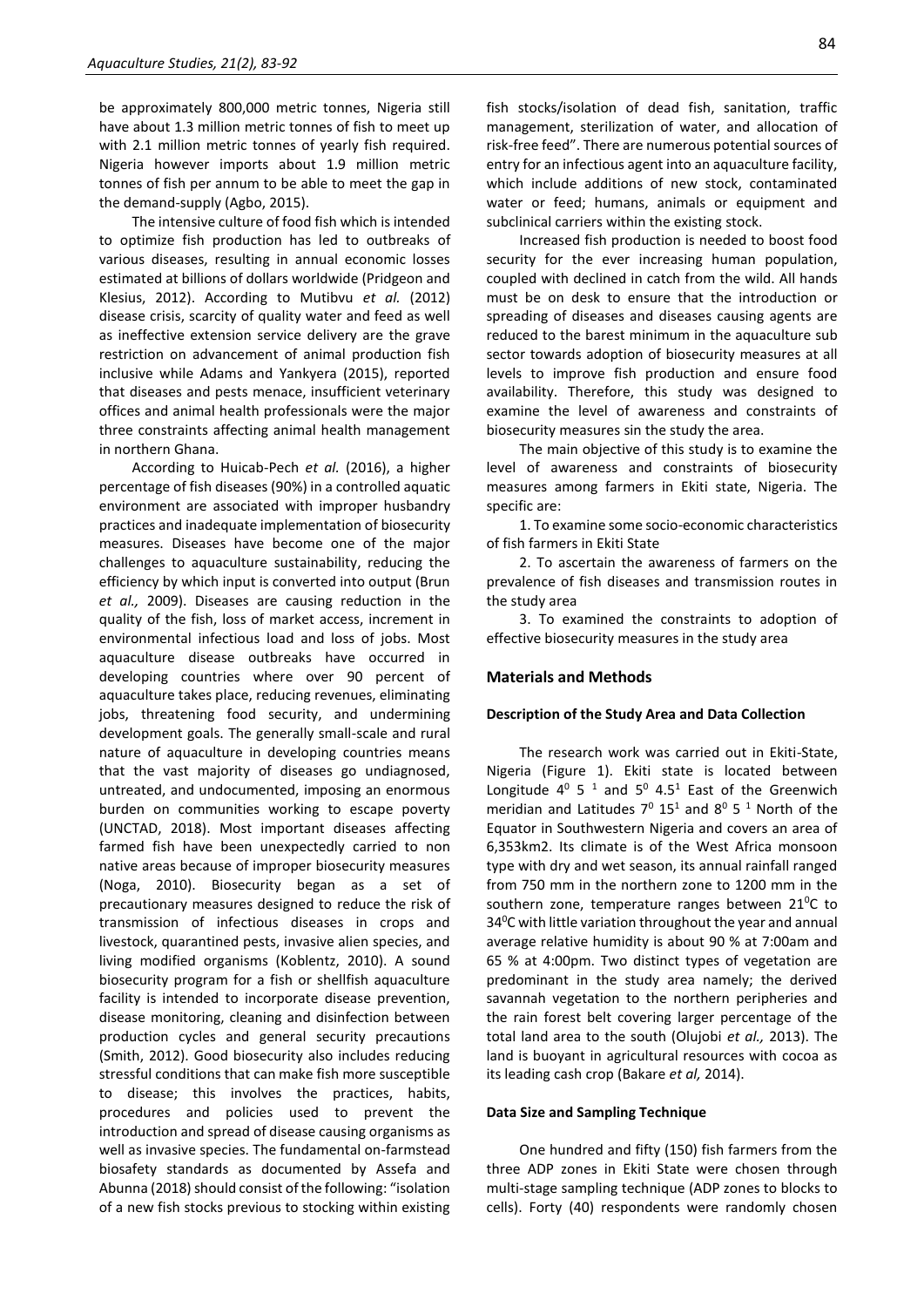

**Figure 1**. Map of Ekiti State Showing the three ADP zones in the state

from 5 blocks in Ikere zone out of which four cells were selected from each of the 5 blocks. Forty (40) respondents were randomly chosen from 6 blocks in Isan zone out of which three cells were randomly selected, then seventy (70) respondents were selected from 5 blocks in Aramoko zone, being the zone with the largest number of fish farmers according to the information gathered from Ekiti State Ministry of Agriculture and Natural Resources (Fisheries Department). Information was collected from the respondents on their awareness and constraints they face in adopting some effective biosecurity measures on their fish farms through structured questionnaires. 144 questionnaires were recovered and analysed out of the 150 questionnaires which were administered.

## **Data Analysis**

Data obtained from the field was subjected to descriptive (frequency counts, mean and percentages) and inferential statistical analysis, using Statistical Package for Social Sciences (SPSS-Version 21) software. In ascertaining perceived constraints faced by the fish farmers in adopting biosecurity measures on how to enhance fish production, a four-point Likert-type scale with options of strongly agree, agree, disagree and strongly disagree with nominal values of 4,3,2 and 1 respectively was used to obtain responses from fish farmers.

## **Results**

#### **Socio-economic Characteristics of the Respondents**

Data on the socio-economic characteristics of the fish farmers is presented in Table 1, this showed that 76.4% of the respondents were married while only

23.6% were singles, 43.1% had a household size that ranged between 5 and 6 with a mean of 2.04±0.84, 65.3% of the respondents encountered were within the age range of 30 and 39 years (39.6%) with mean age of 40.48±10.43. Also, 61.1% of the fish farmers own the land on which they carried out their fish farming activities. The analysis also showed that majority of the respondents had a monthly revenue above N70,000 from both fish farm profit and their off-farm income. This indicated that fish farming business is lucrative enough to be a source of revenue to fish farmers to sustain their family.

## **Fish Farming Management Systems in the Study Area**

Table 2 showed 96.1% of the respondents were involved in monoculture, while just a few (6.9%) practiced polyculture. It was observed that 73.6% of the fish farmers operated on small scale with a land size less than 1 hectare. About 33.3% of the fish farmers produced between 1 and 2 tons of catfish per production cycle. This low production might not be unconnected with the small scale production level.

## **Level of Awareness of Fish Farmers in Ekiti State on Fish Disease**

The fish farmers' awareness of fish diseases (Table 3) showed that 91.0% of the respondents knew about fish diseases and pathogens. It is believed that this awareness will enable them to identify when there is risk on their farm and steps to be taken. Nearly 60.4% of the respondents had occasionally witness disease outbreak on their farm, about 61.1% believed that majority of disease outbreaks occurred at the juvenile stage which may be as a result of the source from which the juvenile were purchased, or they may be prone to stress from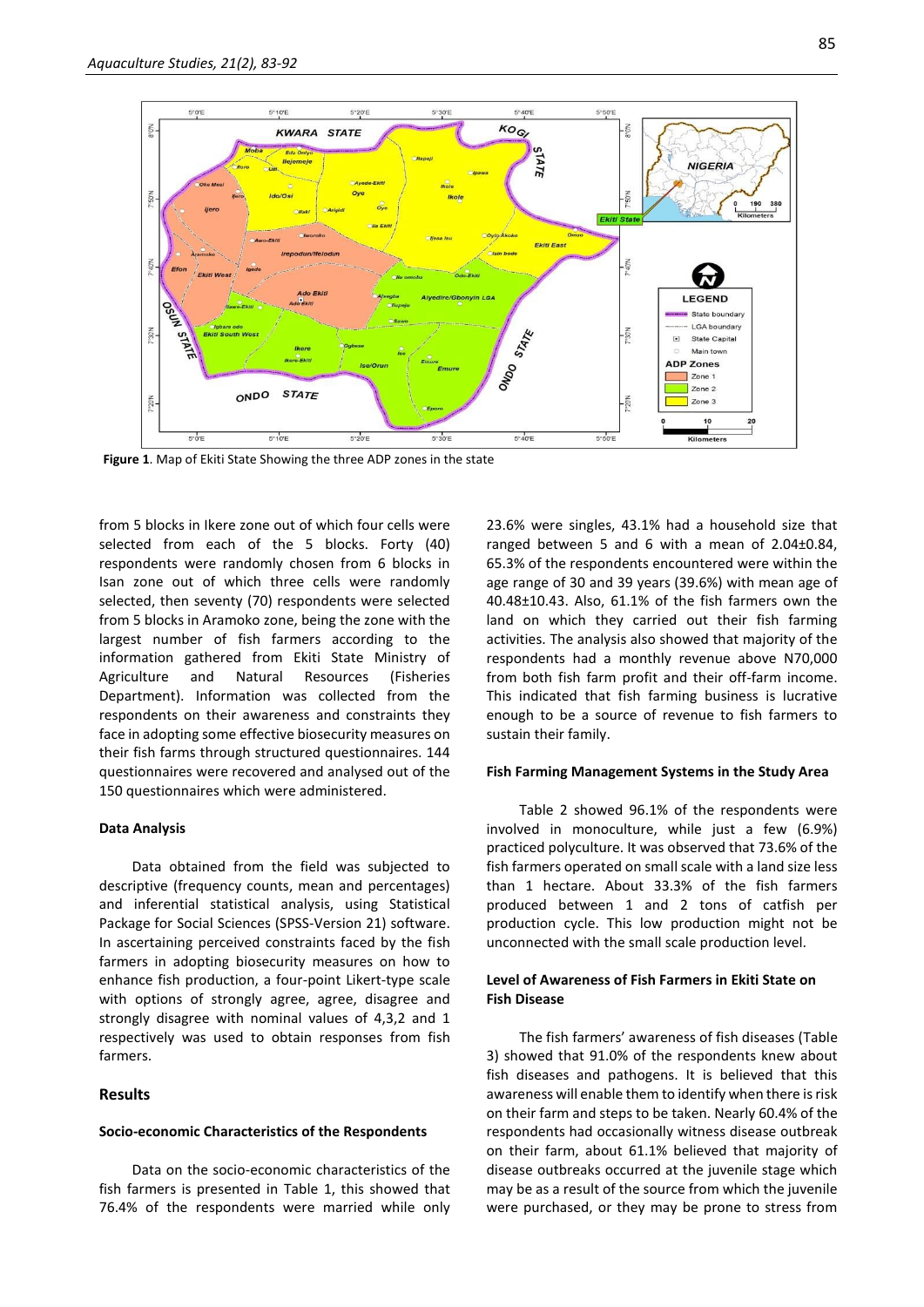**Table 1.** Some socio-economic characteristics of the fish farmers (n=144).

| Variables                               | Freq. | Percentage (%) | Mean  |
|-----------------------------------------|-------|----------------|-------|
| <b>Marital Status</b>                   |       |                |       |
| Single                                  | 34    | 23.6           |       |
| Married                                 | 110   | 76.4           |       |
| Household size                          |       |                |       |
| Less than 4                             | 41    | 28.5           |       |
| $4 - 5$                                 | 62    | 43.1           |       |
| $6 - 8$                                 | 35    | 24.3           | 2.04  |
| Above 8                                 | 6     | 4.2            |       |
| Age                                     |       |                |       |
| Less than 30                            | 19    | 13.2           |       |
| $30 - 49$                               | 94    | 65.3           | 40.48 |
| $50 - 59$                               | 20    | 13.9           |       |
| 60 and above                            | 11    | 7.6            |       |
| Land ownership                          |       |                |       |
| Owned                                   | 88    | 61.1           |       |
| Leased                                  | 33    | 22.9           |       |
| Rented                                  | 18    | 12.5           |       |
| Borrowed                                | 5     | 3.5            |       |
| Average monthly income from all sources |       |                |       |
| Less than N30,000                       | 19    | 13.2           |       |
| N 30,000-N50,000                        | 45    | 31.3           |       |
| N 51,000-N70,000                        | 28    | 19.5           |       |
| Above N70,000                           | 52    | 36.1           |       |
| Source: Field Survey                    |       |                |       |

1USD \$ = N440 (Parallel market exchange rate)

**Table 2.** Management practices of the respondents (n=144).

| Variables                         | Freq. | Percentage (%) |  |
|-----------------------------------|-------|----------------|--|
| Type of fish culture              |       |                |  |
| Monoculture                       | 134   | 93.1           |  |
| Polyculture                       | 10    | 6.9            |  |
| <b>Culture Species</b>            |       |                |  |
| Clarias                           | 130   | 90.3           |  |
| Tilapia                           | 4     | 2.8            |  |
| Clarias/Tilapia                   | 10    | 6.9            |  |
| Scale of operation                |       |                |  |
| Small scale production (< 1ha)    | 106   | 73.6           |  |
| Medium scale production (1-2.5ha) | 35    | 24.3           |  |
| Large scale production (>2.5ha)   | 3     | 2.1            |  |
| Volume of production per cycle    |       |                |  |
| Less than 1 ton                   | 27    | 18.8           |  |
| $1 - 2$ tons                      | 48    | 33.3           |  |
| $3 - 5$ tons                      | 38    | 26.4           |  |
| Above 5 tons                      | 31    | 21.5           |  |

**Table 3.** Level of awareness of fish farmers in Ekiti state on fish disease

| Variable                                      | Frequency | Percentage (%) |
|-----------------------------------------------|-----------|----------------|
| Do you know about fish diseases and pathogens |           |                |
| Yes                                           | 131       | 91.00          |
| No                                            | 13        | 09.00          |
| Frequency of disease outbreak                 |           |                |
| Always                                        | 20        | 13.90          |
| Occasionally                                  | 87        | 60.40          |
| Never                                         | 37        | 25.70          |
| Size of affected fish                         |           |                |
| Fry                                           | 14        | 9.7            |
| Juvenile                                      | 88        | 61.1           |
| Fingerling                                    | 13        | 9.0            |
| Grow out                                      | 11        | 7.6            |
| Fingerling/Grow out                           | 3         | 2.1            |
| None                                          | 15        | 10.4           |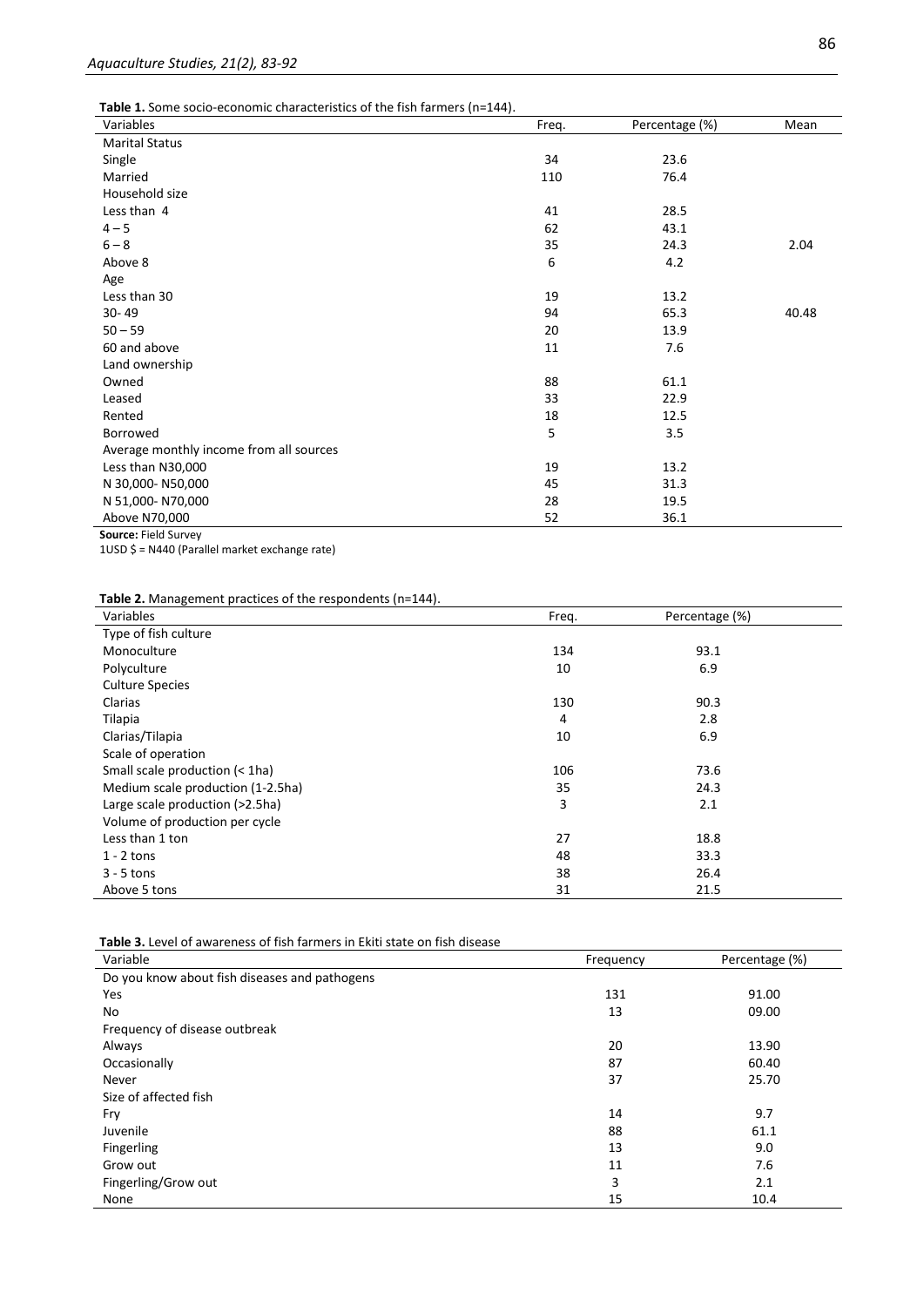rough handling during transportation to the farm while 78.5% of the respondents had experienced outbreak of fish disease on their farms as a result of poor management practices.

#### **Risk Factors Identified by the Fish Farmers**

Table 4 showed that 63.0% of the respondents indicated that flooding was the main source of pollution into their fish farm, causing the introduction and/ or spreading of pathogen and diseases on farm resulting in fish kill. Also, 36.1% of the respondents indicated that predators that gain entrance into their farm were also carriers of disease causing organisms thus their removal would reduce the spread of infectious diseases. Fortyfive point eight percent (45.8%) of the respondents made use of stream/river water for culturing of fish, 14.6% used well water, 28.5% borehole, 9.0% claimed they used spring, while 2.1% used rain water, which they do not screen for pathogen before use.

## **The Constrains Faced by Fish Farmers in Adopting Biosecurity Measures**

Constrains faced by the respondents in adopting biosecurity measures is as presented in Table 5. They include high cost of facilities, lack of assistance, lack of proper biosecurity knowledge, expensive laboratory charges, inadequate monitoring by extension agents, lack of knowledge on prophylactic treatment, inaccessible laboratory, lack of fund, lack of awareness, lack of pathogen free water source, biosecurity measures are costly, disinfection/ foot dip poses effect on footwear, lack of disease free/certified fish seed source, spray of disinfectant is preferable to foot dip/ hand-wash, large household size can affect level of compliance to biosecurity measures, relatives/friends/staff access not easy to control,

**Table 4.** Risk factors identified by the fish farmers.

biosecurity measures are unreliable, lack of adequate land for separation of units/facilities and changing/ showering on the farm is not convenient.

## **Discussion**

#### **Socio-economic Characteristics of the Respondents**

The result of the socio-economic characteristics of the fish farmers were in line with the works of Omitoyin and Sanda (2013), Thompson and Mafimisebi (2014), who revealed that majority of the respondents in their study were married thus the farmers would be expected to strive to embark on the management strategies that will avert diseases outbreak on their farm and enable them to be able to make profit for the use of their family wellbeing. The household size range is similar to the findings of Omitoyin and Fawehinmi, 2016 in Osun State but lower compared with the result of Akwanyi *et al*. (2019) who reported that fish farmers in Kakamega County, Kenya have an average of 7 members which indicated that they are likely to use family labour at their fish farms and this reduces production cost. However, Pandey, D.K. and Upadhayay (2012) in their work in Kulubari, West Tripura concluded that family size that is more than 5 is a larger family size. Also Silva *et al*. (2016) affirmed that larger households normally tend to have higher productivity as a result of availability of more labour, which most times are free, thus increasing the profitability of the venture. According to Ngeywo *et al.* (2015) age is a key factor in productivity and profitability performance of the farmer. It was observed that many of the fish farmers are still in their productive ages which is in agreement with the work of Apata (2012), Omitoyin and Fawehinmi, (2016). Younger people tend to be more energetic, adjust faster, and adopt new technologies, thus may be more productive than the elderly who may be more conservative. Pandey and Upadhayay (2012)

| <b>Variables</b>              | Freq. | Percentage (%) |
|-------------------------------|-------|----------------|
| Source of pollution           |       |                |
| Agricultural waste            | 24    | 16.7           |
| Industrial waste              | 4     | 2.8            |
| Household waste               | 14    | 9.7            |
| Flood                         | 73    | 50.7           |
| None                          | 29    | 20.1           |
| Points of entry of pollutants |       |                |
| Vector                        | 10    | 6.9            |
| Predators                     | 52    | 36.1           |
| Wild fish                     | 11    | 7.6            |
| Pollutant                     | 14    | 9.7            |
| All                           | 16    | 11.1           |
| Vector/predator               | 6     | 4.2            |
| None                          | 35    | 24.3           |
| Source of water               |       |                |
| Rain water                    | 3     | 2.1            |
| <b>Stream River</b>           | 66    | 45.8           |
| Well water                    | 21    | 14.6           |
| Borehole                      | 41    | 28.5           |
| Spring                        | 13    | 9.0            |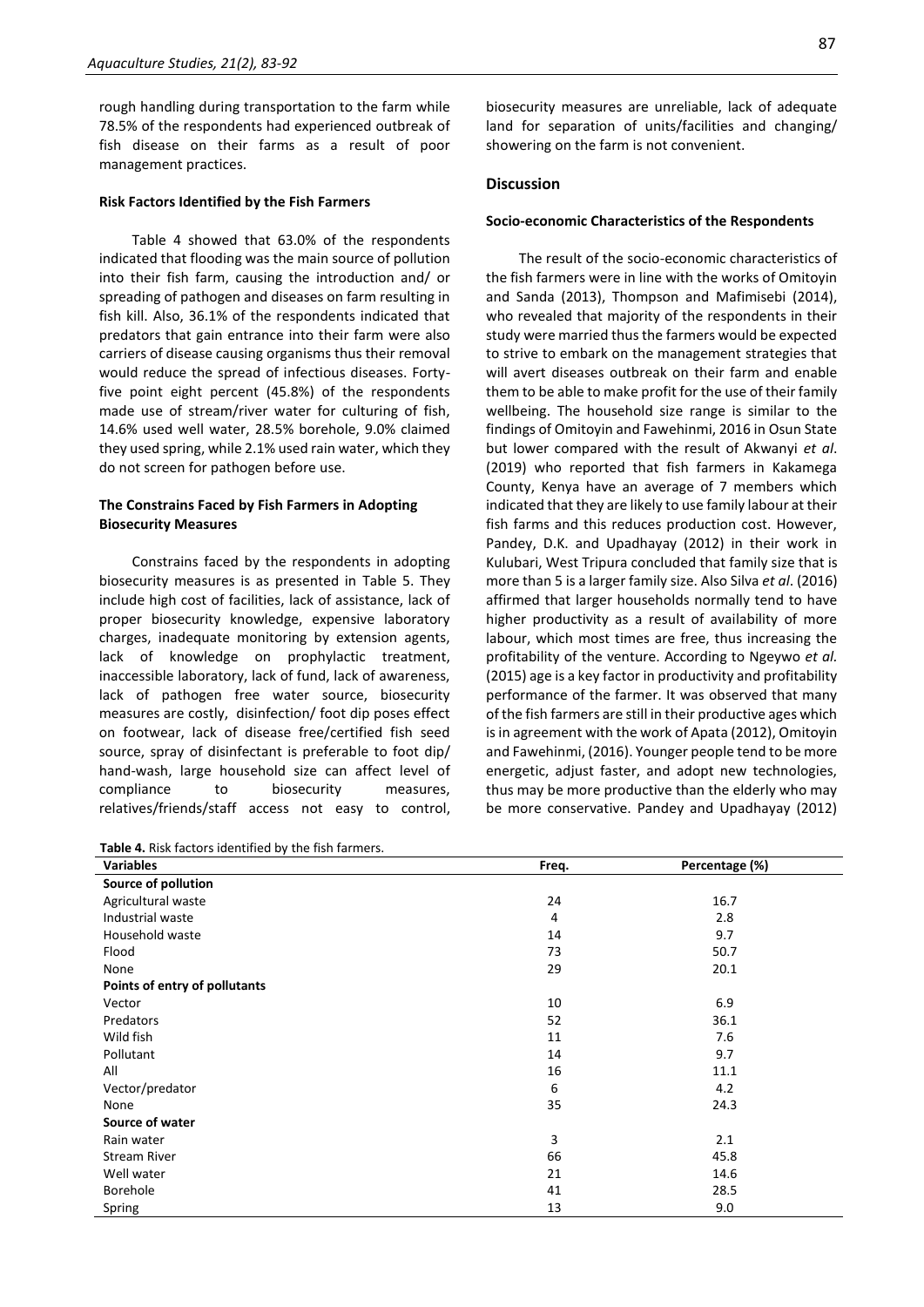**Table 5.** Constrains faced by the respondents in adopting biosecurity measures.

| High cost of facilities<br>2.9097<br>1.13995<br>1<br>Lack of assistance<br>2.8542<br>0.81908<br>2<br>3<br>Lack of proper biosecurity knowledge<br>2.8194<br>1.126<br>Expensive laboratory charges<br>2.8056<br>1.33421<br>4<br>Inadequate monitoring by extension agents<br>1.26667<br>2.7708<br>5<br>Lack of knowledge on prophylactic treatment<br>2.7153<br>1.04221<br>6<br>Inaccessible laboratory<br>2.6458<br>1.15552<br>7<br>Lack of fund<br>2.6111<br>1.36955<br>8<br>Lack of awareness<br>2.5694<br>1.28277<br>9<br>2.4931<br>Lack of pathogen free water source<br>0.92363<br>10 |
|--------------------------------------------------------------------------------------------------------------------------------------------------------------------------------------------------------------------------------------------------------------------------------------------------------------------------------------------------------------------------------------------------------------------------------------------------------------------------------------------------------------------------------------------------------------------------------------------|
|                                                                                                                                                                                                                                                                                                                                                                                                                                                                                                                                                                                            |
|                                                                                                                                                                                                                                                                                                                                                                                                                                                                                                                                                                                            |
|                                                                                                                                                                                                                                                                                                                                                                                                                                                                                                                                                                                            |
|                                                                                                                                                                                                                                                                                                                                                                                                                                                                                                                                                                                            |
|                                                                                                                                                                                                                                                                                                                                                                                                                                                                                                                                                                                            |
|                                                                                                                                                                                                                                                                                                                                                                                                                                                                                                                                                                                            |
|                                                                                                                                                                                                                                                                                                                                                                                                                                                                                                                                                                                            |
|                                                                                                                                                                                                                                                                                                                                                                                                                                                                                                                                                                                            |
|                                                                                                                                                                                                                                                                                                                                                                                                                                                                                                                                                                                            |
|                                                                                                                                                                                                                                                                                                                                                                                                                                                                                                                                                                                            |
| 2.4514<br>1.02983<br>Biosecurity measures are costly<br>11                                                                                                                                                                                                                                                                                                                                                                                                                                                                                                                                 |
| Disinfection/foot dip poses effect on footwear<br>2.4306<br>1.23839<br>12                                                                                                                                                                                                                                                                                                                                                                                                                                                                                                                  |
| Lack of disease free/certified fish seed source<br>2.375<br>1.46223<br>13                                                                                                                                                                                                                                                                                                                                                                                                                                                                                                                  |
| Spray of disinfectant is preferable to foot dip/hand-wash<br>1.1363<br>2.3472<br>14                                                                                                                                                                                                                                                                                                                                                                                                                                                                                                        |
| Large household size can affect level of compliance to biosecurity measures<br>0.88628<br>2.3403<br>15                                                                                                                                                                                                                                                                                                                                                                                                                                                                                     |
| Relatives/friends/staff access not easy to control<br>2.2708<br>1.20731<br>16                                                                                                                                                                                                                                                                                                                                                                                                                                                                                                              |
| Biosecurity measures are unreliable<br>2.2708<br>1.32864<br>17                                                                                                                                                                                                                                                                                                                                                                                                                                                                                                                             |
| Lack of adequate land for separation of units/facilities<br>1.06764<br>2.25<br>18                                                                                                                                                                                                                                                                                                                                                                                                                                                                                                          |
| Changing/ showering on the farm is not convenient<br>2.0347<br>1.39135<br>19                                                                                                                                                                                                                                                                                                                                                                                                                                                                                                               |
| Wearing jumpsuit/overall on the farm is not convenient<br>1.9653<br>1.24267<br>20                                                                                                                                                                                                                                                                                                                                                                                                                                                                                                          |
| Wearing rain boot on the farm is not convenient<br>1.9306<br>1.19821<br>21                                                                                                                                                                                                                                                                                                                                                                                                                                                                                                                 |
| Disinfection, hand-wash/foot dip can affect make-up, cream, pedicure/manicure<br>1.31778<br>1.7847<br>22                                                                                                                                                                                                                                                                                                                                                                                                                                                                                   |
| Disinfection, hand-wash/foot dip can affect the skin<br>1.7639<br>1.18844<br>23                                                                                                                                                                                                                                                                                                                                                                                                                                                                                                            |
| 1.6806<br>1.37232<br>Biosecurity measures are time consuming<br>24                                                                                                                                                                                                                                                                                                                                                                                                                                                                                                                         |

reported that more participation of young and middle age group of peoples in fish production in the Tripuna. The work of Kumar *et al*. (2015) showed a shifting pattern from old age to young age which means that aquaculture is drawing the attention of the younger age bracket. Personal ownership of the land on which farming activities was carried out is in tandem with the works of Hasan *et al***.**, (2013) and Olasunkanmi, (2012). Availability of owned land by the fish farmers would make it possible for them to be able to have adequate land space for expansion facilities, maximum biosecurity measures and for fish production expansion. Ugwuba and Chukwuji 2010 in their study however reported lack of land for pond establishment as one of the constraint to aquaculture in eastern part of Nigeria. Susilowati *et al*. (2011), is also of the opinion that farm ownership type may have influence on biosecurity adoption. Extra source of income is needed to enable fish farmers adopt necessary biosecurity measures that will enhance fish production through diseases reduction. According to Diiro (2013) off- farm income is expected to provide farmers with some capital for purchasing productive inputs such as improved fish seed, feed, lime and fertilizers. Reardon *et al.,* (2007) considered off-farm income as an important strategy for rural households to overcome credit constraints in many developing countries.

## **Fish Farming Management Systems in the Study Area**

The involvement of most the respondents in monoculture, is similar to the work of Omobepade, *et al.,* 2014, Okpeke *et al.,* 2015 and Olatunji and Ogunyemi (2016) who observed same trend. Kudi, *et al.,*  (2008) attested to higher profitability of catfish production over other types of fish. Catfish is poly cultured with Tilapia for two major reasons, to reduce precocious reproductive nature of the Tilapia (Fagbenro, 2004) and to provide extra income for the farmers. Limbu *et al.,* 2016 and Shoko *et al.,* 2016 observed similar trend in their work among small scale farmers in Tanzania. The small scale nature of the fish farmers with a land size less than 1 hectare is a big challenge to mechanisation. Land could be affected by lack of access to credit facility and this might impede expansion of farm and its availability for building of separate facilities for effective biosecurity measures and also reduce farmers' income. The result is in agreement with the work of Adebo and Ayelari (2011) who found that majority of the fish farmers in Ekiti and Ondo States had less than 1 ha of fish farm. However, it is not in line with Okere and Adeleye, 2014 who reported that the fish farmers in their study areas claim to be operating large scale fish production systems. The low fish production might not be unconnected with the small scale production level. There is thus the need for the farmers to be assisted in order to expand the scope of their business to meet the protein requirement and demand of the people. A number of studies have indicated that agricultural production in Nigeria is still characterised by small farm holders (Ijere and Mbanasor, 2000). According to Abah and Petja (2015) factors such as inadequate access to adequate land, traditional methods of cultivation, inadequate access to credit, inadequate processing and storage facilities, small farm size, and inadequate access to farm inputs will lead to lower production.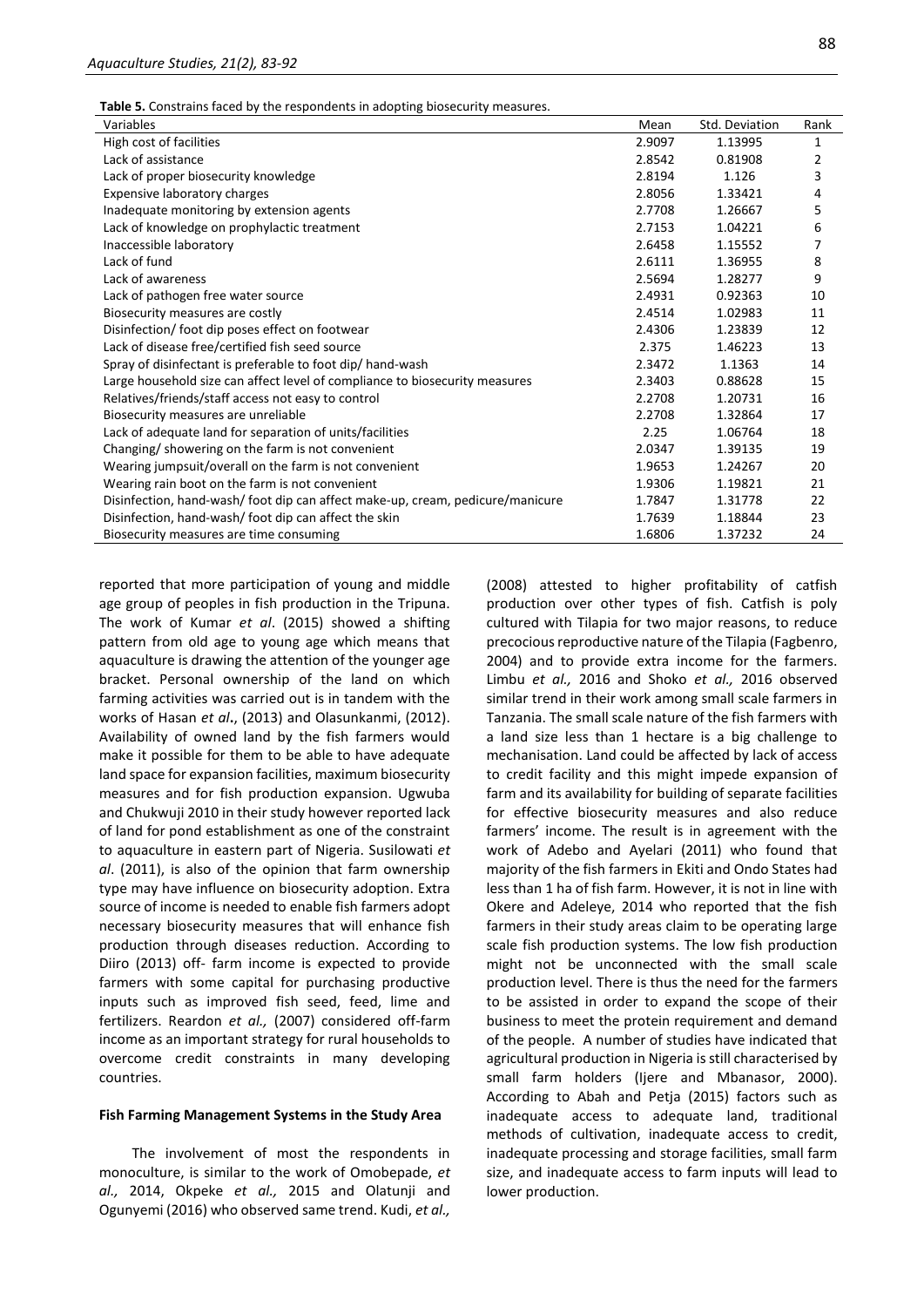## **Level of Awareness of Fish Farmers in Ekiti State on Fish Disease**

The fish farmers' awareness of fish diseases will enable them to identify when there is risk on their farm and steps to take to minimise it. Subedi *et al.* (2009) in Yunnan Province, China and Okunlola (2010) in Delta State, Nigeria are of the opinion that consciousness and awareness will leads to better adoption which will enable decision makers make informed decisions on their farms for sustainability. Occasionally disease outbreak as witnessed on the farm as a result of poor management practices is in line with the work of Okeke and Adeyemo (2014), Maina *et al.* (2017), while disease outbreaks occurring at the juvenile stage may be as a result of the source from which the juvenile was purchased, or be prone to stress from rough handling during transportation to the farm. Obosi and Agbeja, 2015 reported that majority of the farmers in their study area bought fish seeds from another farm where the source was not ascertained or certified. This practice is against the FAO recommendation that the purchase of fingerlings/post larvae should be from producers selling certified Specific Pathogen Free (SPF) stock. This will curtail the introduction and spread of infectious disease leading to fish mortality.

#### **Risk Factors Identified by the Fish Farmers**

Flood was observed to be the main source of pollution into their fish farm, causing the introduction and/ or spreading of pathogen and diseases on farm resulting in fish kill. Adebo and Ayelari (2011) reported in their work that majority of fish farmers in Ekiti state experienced flooding resulting in great loss with more than half of them loosing between 3501 to 5000 fishes at a time and thereby concluded that most of them did not embark on any control measures. Predators that gain entrance into the farm were also carriers of disease causing organisms. According to Okwodu (2016), predators in fish pond include birds, frogs, snakes, insects, and carnivorous fish. Their removal will reduce the spread of infectious diseases. Stream/river, well water, borehole, spring, rain water, must be screened for pathogen before use. This is in agreement with the works of Maina *et al.* (2017) and Mavuti *et al.* (2017) in Kenya who reported that rivers are the main pond water sources. However, Mdegela *et al.* (2011) in Tanzania, reported highest infestation rate with intestinal parasites in fish farms where river water is mostly used.

## **The Constrains Faced by Fish Farmers in Adopting Biosecurity Measures**

The perception of the fish farmers on the constraints they faced in adopting biosecurity measures is akin to the discovery of Awotide *et al.* (2016), that farmers in rural Nigeria with access to credit or farm support are more likely to participate in adopting new 89

technologies including biosecurity measures. In the opinion of Ayoade and Akintonde (2012) in Osun State, Nigeria unbalanced visits and unsatisfactory trainings from the extension representatives have resulted in reluctance or late acceptance of innovations by farmers. Gangasagare and Karanjkar (2009) in Maraathwada Region of Maharashtra also noted that majority of farmers did not care to vaccinate and accept other health measures for their animals. Ashraf *et al.* (2013) in Punjab, Pakistan opined that farmers do not have technological knowledge and they lack resources to create interest toward technical attainments. More importantly, role of extension field staff was negligible. Brennan and Robert (2012) drew a conclusion from their study in North-West England that even though some farmers were observing a set of biosecurity measures, these they do once in a blue moon or in an inappropriate manner because of their perception such as: lack of established effectiveness of practices, insufficient fund, unavailability of time, lack of appropriate training of veterinary surgeons, manufacturers and other herd animal specialists. Yanong and Erlacher-Reid (2012) is of the opinion that knowledge on biosecurity and fish health management assists in development of precautionary measures against disease outbreak.

## **Conclusion**

In view of the great importance attached to adoption of biosecurity in reducing fish loss and improving fish production, this study presented information on the farmers' perceptions and the constraints they face in their effort towards adopting biosecurity practices. In conclusion, the farmers should be encouraged to obtain their fish seed from a reliable and diseased free source, carry out basic biosecurity measures, acclimatise their fish properly before stocking and these fish should be handled/transported with adequate care to minimise stress/damages that could increase their vulnerability to fish diseases. Farmers should be enlightened more on the importance and benefit of adequate biosecurity measures, be provided with accessible/affordable veterinary services and financial support, while the extension services should be strengthened to give adequate training to farmers on health management practices that will help in boosting their production, thereby enhancing food availability.

### **Ethical Statement**

The work was basically a survey work using structured questionnaire and focus group discussion. No animal or live specimen trial was involved. Individual respondents/participants were duly briefed about the purpose and content of the project and only willing participants took part in the survey. An informed consent form was given to all participants to fill and append their signature and phone number. They were not under obligation or compulsion as no incentive or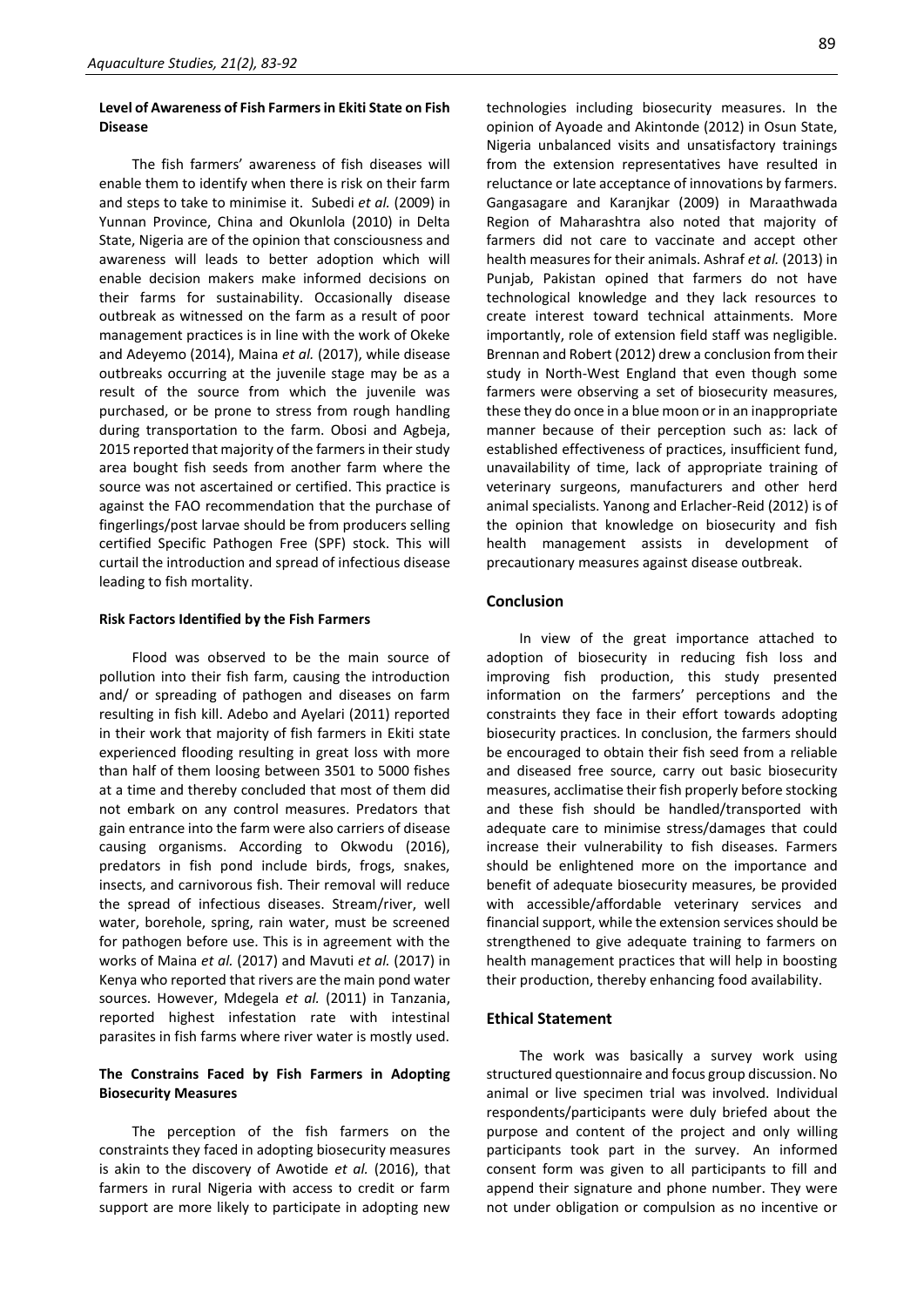monetary gratification was given. Dissemination of the research findings to improve their productivity and performance is ongoing. This should have been completed if not for the lockdown as a result of the COVID-19 pandemic.

#### **Funding Information**

The authors received no specific funding for this work.

## **Author Contribution**

S.O.; Conceptualization, Methodology, Formal Analysis, Resources, Writing (Reviewing & Editing), Supervision, and Project Administration. K.O.; Formal Analysis, Investigation, Resources, and Visualization.

## **Conflict of Interest**

The authors declare that they have no known competing financial or non-financial, professional, or personal conflicts that could have appeared to influence the work reported in this paper.

## **Acknowledgements**

We (Siyanbola A. Omitoyin and Kemisola D. Osakuade) acknowledge the extension agents who assisted in the data collection (distribution and retrieval of the questionnaire) in Ekiti State.

### **References**

- Abah, R. C., & Petja, B. M. (2015). The Socio-economic Factors affecting Agricultural Development in the Lower River Benue Basin. *Journal of Biology, Agriculture and Healthcare, 5*(24):84-94
- Adams, F., & Ohene-Yankyera, K. (2015). Determinants of Small Ruminant Farmers' Decision to Participate in Veterinary Services in Northern Ghana. *Journal of Veterinary Medicine and Animal Health, 7*(5): 193-204
- Adebo, G. M., & Ayelari, T. A. (2011). Climate Change and Vulnerability of Fish Farmers in Southwestern Nigeria. *African Journal of Agricultural Research* 6 (18): 4230- 4238.
- Aftabuddin, S., Islam, M.N., Bhuyain, M.A.B. Mannan, M.A. and Alam, M.M. (2016): Fish Diseases and Strategies taken by the Farmers in Freshwater Aquaculture at Southwestern Bangladesh. *Bangladesh Journal of Zoology.* 44(1): 111- 122.
- Agbo, D. A. (2015). Bridging the Fish Demand and Supply Gap in Nigeria. Retrieved from, http://www.dailytrust.com.ng/daily/index.php/agricult ure/54661-bridging-thefish- demand-supply-gap-in-Nigeria on 12/03/2019.
- Akwanyi, O. W., Wakhungu, W. J. and Obiri, F. J. (2019): Demographic and Socioeconomic Characteristics of Fish Farmers and their Effects on Fish Farming Management Practices in Kakamega County, Kenya. *International Journal of Scientific and Research Publications*, 9(11):358-368.
- Apata, O. M. (2012). Awareness and Adoption of Fish Production Technologies in South-Western, Nigeria. *Journal of Emerging Trends in Engineering and Applied Sciences*, *3*(5):819-822
- Aquaculture in Nigeria Fact Sheet 2019. Accessed from: file:///C:/Users/Dell%20Mini/Downloads/Aquaculture+i n+Nigeria%20(1).pdf on 5/8/2020
- Ashraf, S. M., Iftikhar, G.A. Khan, B., Shahbaz., & Ashraf, I. (2013). Performance Evaluation of Diary Farmers Regarding Adopting of Precise Diary Farming Practices in the Punjab, Pakistan. *African Journal of Agricultural Research, 8*(29): 4074-4080.
- Assefa, A., & Abunna, F. (2018). Maintenance of Fish Health in Aquaculture: Review of Epidemiological approaches for Prevention and Control of Infectious Disease of Fish. *Veterinary Medicine International*.10.
- Awotide, B. A., Karimov, A. A., & Diagne, A. (2016). Agricultural Technology Adoption, Commercialization and Smallholder Rice Farmers' Welfare in Rural Nigeria. *Agricultural Economics, 4***(**3).
- Ayoade, A. R., & Akintonde, J. O. (2012). Constraints to Adoption of Agricultural Innovations among Women Farmers in Isokan Local Government Area, Osun State. *International Journal of Humanities and Social Science*, *2*(8):57
- Bakare, H. A, Kareem, R. O, Babatunde, D, Akintaro, J. A., & Arije, A. R. (2014): Democratic Governance and Poverty Alleviation: Empirical Study of Ekiti State, Nigeria. *Global Journal of Commerce & Management Perspective. 3*(6): *94-101*
- Brennan, M. L., & Robert, C. M. (2012). Biosecurity on Cattle Farms: A Study in North-West England. *PloS One*, *7 (1)*, e28139. Accessed from https://journals.plos.org/plosone/article?id=10.1371/jo urnal.pone.0028139 on 20/08/2020.
- Brun, E., Rodgers, C. Georgiadis, M., & Bjorndal, T. (2009). Economic Impact of Disease and Biosecurity Measures. International Biosecurity Conference, Tronddheim, Norway. August 17-18, 2009
- Diiro G. M. (2013). Impact of Off-farm Income on Agricultural Technology Adoption Intensity and Productivity Evidence from Rural Maize Farmers in Uganda. International Food Policy Research Institute, Working Paper 11.
- Fagbenro, O. A. (2004). Predator Control of Overpopulation in Cultured Tilapias and the Alternative Uses for Stunted Tilapias in Nigeria. Proceedings of the Sixth International Symposium on Tilapia in Aquaculture, 634-647. (R.B. Bolivar, G.C. Mairand K. Fitzsimmons, eds.). Manila, Philippines.
- Food and Agriculture Organization (FAO) (2012). *The State of World Fisheries and Aquaculture,* FAO Fisheries and Aquaculture Department Publications, Rome, Italy.
- FAO (2014). Sustainable Fisheries and Aquaculture for Food Security and Nutrition. Food and Agriculture Organization of the United Nations. Retrieved from http://www.fao.org/documents/card/en/c/63d4de9f-50df-49b1-b6d2-b7d0368744ea.
- Gangasagare, P. T., & Karanjkar, L. M. (2009). Constraints in Adapting Animal Husbandry Practices by the Diary Farmers in the Maraathwada Region of Maharashtra. *Veterinary World, 2*(9):347-349.
- Hasan, M. M., Faruk, M. A. R., Anka, I. Z., & Azad M. A. K. (2013). Investigation on Fish Health and Diseases in Rural Pond Aquaculture in three Districts of Bangladesh.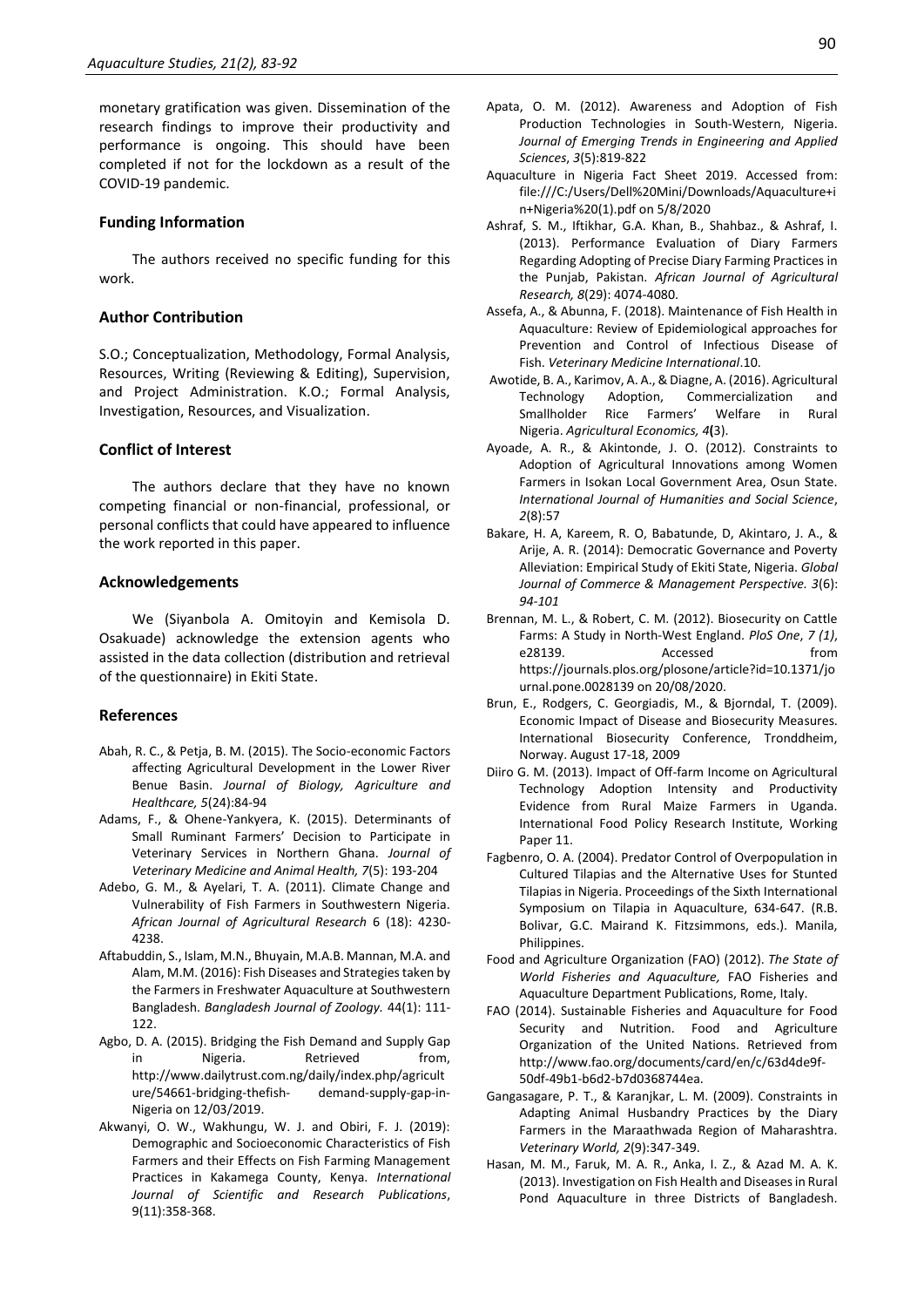*Journal* of the *Bangladesh Agricultural University 11*(2): 377–384.

- Huicab-Pech, Z. G., Landeros-Sánchez, C., & Castañeda-Chávez, M. R. (2016). Current State of Bacteria Pathogenicity and their Relationship with Host and Environment in Tilapia (*Oreochromis niloticus)*. *Journal of Aquaculture Research and Development*. *7*(5):428
- Ijere, M. O., & Mbanabor, J. (2000). *Agribusiness Development and Nigeria Agriculture.* In Nwosu, A. C *et al* (ed) Agricultural Transformation in Nigeria. Owerri. Novelty Industrial Enterprises Limited.
- Karataş E. and Karataş A. (2017): The importance of fishery production as an income source in Turkey. *Journal of Survey in Fisheries Sciences*; 4(1):38-53.
- *Koblentz, G. D. (2010)."Biosecurity Reconsidered: Calibrating Biological Threats and Responses".*  https://doi.org/10.1162/isec.2010.34.4.96
- Kudi, T. M., Bako, F. P., & Atala T. K. (2008). Economics of Fish Production in Kaduna State Nigeria. *Journal of Agricultural and Biological Sciences, 3*(5 & 6):121-124.
- Kumar, P., Khar, S. Sharma, R., Choudhary, P., Himabindu, K.V., Sharma, S. Sharma, S.K. and Jagmohan, S. (2015): Identifying Socio-Economic Features of Fish Farmers. *An International Journal of Agro Economist*. 2(1):29 34
- Limbu, S. M., Shoko, A. P., Lamtane, H. A., Shirima, E. D., Kishe-Machumu, M. A., Mgana, H. F., & Mgaya, Y. D. (2015). Effect of Initial Stocking Size of the Predatory African Sharptooth Catfish (*Clarias gariepinus*) on Recruits, Growth Performance, Survival and Yield of Mixed-Sex Nile Tilapia (*Oreochromis niloticus*) in Concrete Tank Culture System. *Internationa. Aquatic Research. 7*: 63- 73.
- Limbu, S. M., Shoko, A. P., Lamtane, H. A., Kishe-Machumu, M. A., Joram, M. C., Mbonde, A. S., Mgana, H. F., & Mgaya, Y. D. (2016). Fish Polyculture System Integrated with Vegetable Farming Improves Yield and Economic Benefits of Small-Scale Farmers. *Aquaculture Research, 48(7)* .
- Maina, K.W., Mbuthia, P.G., Waruiru, R.M. Nzalawahe, J. Murugami, J.W. Njagi, L.W. Mdegela, R.H. and Mavuti, S.K. (2017): Risk factors associated with parasites of farmed fish in Kiambu County, Kenya. *International Journal of Fisheries and Aquatic Studies*; 5(4): 217-223
- Mavuti, S.K, Waruiru, R.M, Mbuthia, P.G., Maina, J.G., Mbaria, J.M., Otieno, R.O. (2017): Prevalence of ecto- and endoparasitic infections of farmed Tilapia and Catfish in Nyeri County, Kenya. Livestock Research for Rural Development. Volume 29, Article #122. Retrieved July 4, 2017, from

http://www.lrrd.org/lrrd29/6/stek29122.htm

- Mdegela, R.H., Omary, A., Mathew, N.C., Nonga, H.E. (2017): Effect of pond Management on Prevalence of Intestinal Parasites In Nile Tilapia (Oreochromis niloticus) Under Small Scale Fish Farming Systems in Morogoro, Tanzania. Livestock Research for Rural Development Volume 23, Article #127. Retrieved July 11, 2017, from http://www.lrrd.org/lrrd23/6/mdeg23127.htm
- Mutibvu, T., Maburutse, B. E., Mbiriri, D. T., & Kashangura, M. T. (2012). Constraints and Opportunities for Increased Livestock Production in Communal Areas: A Case Study of Simbe, Zimbabwe. *Livestock Research for Rural Development,* 24. Article #165. Retrieved February 3, 2018, from

http://www.Irrd.org/Irrd24/9/muti24165.htm.

Ngeywo J., Basweti E., & Shitandi, A. (2015). Influence of

Gender, Age, Marital Status and Farm Size on Coffee Production: A Case of Kisii County, Kenya. *Asian Journal of Agricultural Extension, Economics & Sociology, 5* (3), 117-125.

- Nmadu, J. N., Sallawu, H., & Omojeso, B. V. (2016). Socio-Economic Factors Affecting Adoption of Innovations by Cocoa Farmers in Ondo State, Nigeria. *European Journal of Business, Economics and Accountancy*, *3*(2): 2056- 6018
- Noga E. J. (2010). *Fish Disease: Diagnosis and Treatment*. 2nd. Hoboken, NJ, USA: Wiley Blackwell; 2010.
- Obosi, K., & Agbeja, Y. E. (2015). Assessing the Level of Aquaculture Biosecurity Regulations Compliance in Ibadan, Nigeria. *Donnish Journal of Agricultural Research, 2*(3):012-019.
- Odoh, V. U., Abuh, O. O., Haruna, M. M., Yisa, M. A., & Bids, A. A. (2019). Medically Important Parasites of *Clarias*  garipienus (Catfish) in Nigeria. Advances *Biotechnology and Microbiology. 15*(1): 555904.
- Okpeke, M. Y., & Akarue, B. O. (2015). Analysis of the Profitability of Fish Farming in Warri South Local Government Area of Delta State, Nigeria. *IOSR Journal of Agriculture and Veterinary Science, 8*(12): 45-51
- Okunlola, J Olaniyi (2010) Factors influencing adoption of rubber-based techniques among small-holder farmers in Delta State, Nigeria.

 *Journal of Food, Agriculture & Environment* 8 (2):391- 394

- Okwodu, N. E. (2016). Aquaculture for Sustainable Development in Nigeria. *World Scientific News, 47*(2) 151-163
- Olasunkanmi, J. B. (2012). Economic Analysis of Fish Farming in Osun State. South-Western Nigeria. In: *Proceedings of the 16th Biennial Conference of International Institute for Fisheries Economics and Trade*, *Tanzania*. https://core.ac.uk/download/pdf/10196126.pdf
- Olatunji S. O., & Ogunremi J. B. (2016). Assessment of Awareness and Adoption of Fish Farming Technologies in Obio-Akpor Local Government Area of Rivers State, Nigeria. *The Journal of Agricultural Sciences, 11*(3):147- 154.
- Olujobi, O. J., Sale, F. A., & Akande, O. M. (2013). Effect of Wildlife Species on the activities of Agroforest Farmers in Ekiti State. *Journal of Agriculture and Environmental Sciences, 1*(1):24-35
- Omobepade B. P., Adebayo O. T., & Amos T. T. (2014). Technical Efficiency of Aquaculturists in Ekiti State, Nigeria. *Journal of Aquaculture Research and Development 5*(5)*:*252
- Onyekuru, N. A., Ihemezie, E. J., & Chima, C. C. (2019). Socioeconomic and Profitability Analysis of Catfish Production: a case study of Nsukka Local Government Area of Enugu State, Nigeria. Agro*-Science, 18* (2): 51-58.
- Pandey, D.K. and Upadhayay, A. D. (2012): Socio-Economic Profile of Fish Farmers of an Adopted Model quaculture Village: Kulubari, West Tripura. Indian Research Journal of Extension Education, Special Issue, 2: 65-68.
- Reardon, T., Stamoulis, K., & Pingali, P. (2007). "Rural Nonfarm Employment in Developing Countries in an Era of Globalization." *Agricultural Economics, 37*:173–183.
- Shava, E., & Gunhidzirai, C. (2017). 'Fish Farming as an Innovative Strategy for Promoting Food Security in Drought Risk Regions of Zimbabwe', *Jàmbá: Journal of Disaster Risk Studies 9*(1): 491.